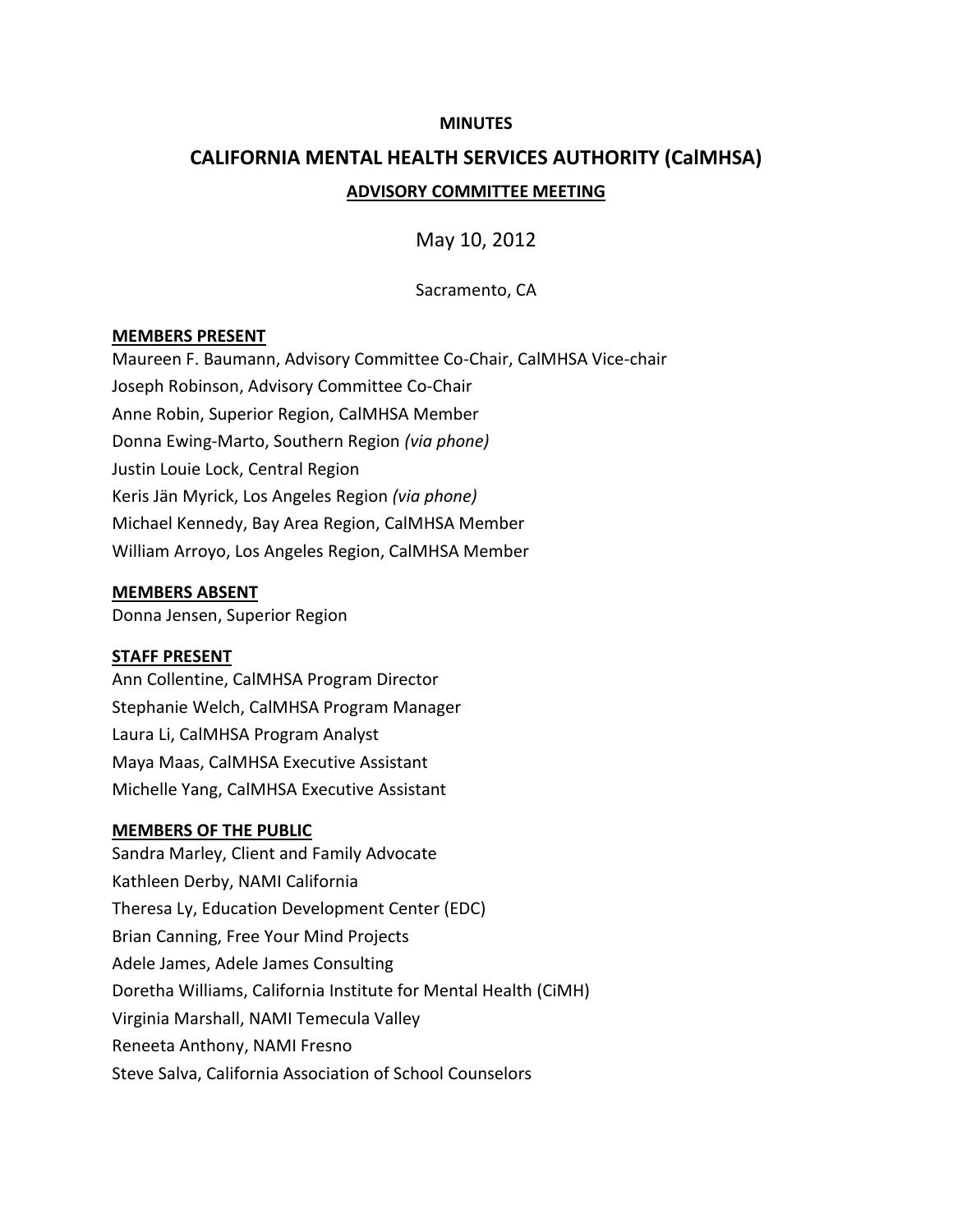#### **1. Call to Order**

Co-Chair, Joseph Robinson, called the meeting to order at 3:00 p.m.

#### **2. Roll Call and Public Comment Instructions**

Co-Chair Robinson called on Laura Li, CalMHSA Staff, to take roll and established a quorum. Ms. Li then reviewed the public comment instructions.

## **3. Approval of the Agenda as Posted (or Amended)**

Co-Chair Robinson entertained a motion for approval of the agenda.

| Action: | Approval of the agenda as posted. |
|---------|-----------------------------------|
|         |                                   |

| <b>Motion:</b> | <b>William Arroyo, Los Angeles County</b> |
|----------------|-------------------------------------------|
| Second:        | <b>Michael Kennedy, Sonoma County</b>     |

## *Motion approved unanimously.*

## **4. Consent Calendar**

Co-Chair Robinson asked if anyone wanted to pull an item from the consent calendar. Hearing none, he entertained a motion for approval of the consent calendar.

*Action: Approval of the meeting minutes from the March 15, 2012 Advisory Committee Meeting*

| <b>Motion:</b> | <b>Anne Robin, Butte County</b>           |
|----------------|-------------------------------------------|
| Second:        | <b>William Arroyo, Los Angeles County</b> |

#### *Motion approved unanimously.*

## **5. Update from March 15, 2012 Runyon Saltzman and Einhorn Presentation**

Co-Chair Robinson called on Ann Collentine, CalMHSA Program Director for an update on the Runyon Saltzman and Einhorn Social Marketing Campaign presented at the March 15, 2012 Advisory Committee Meeting.

## **6. Stigma and Discrimination Reduction Consortium Update**

Co-Chair Robinson called on Adele James, Adele James Consulting, to provide an update on the Stigma and Discrimination Reduction (SDR) Consortium. The role of the consortium is as an advisory body with a unique viewpoint. Ms. James has been working to keep the focus on family and consumer members, as well as working to build trust while working to discover what changes are desired.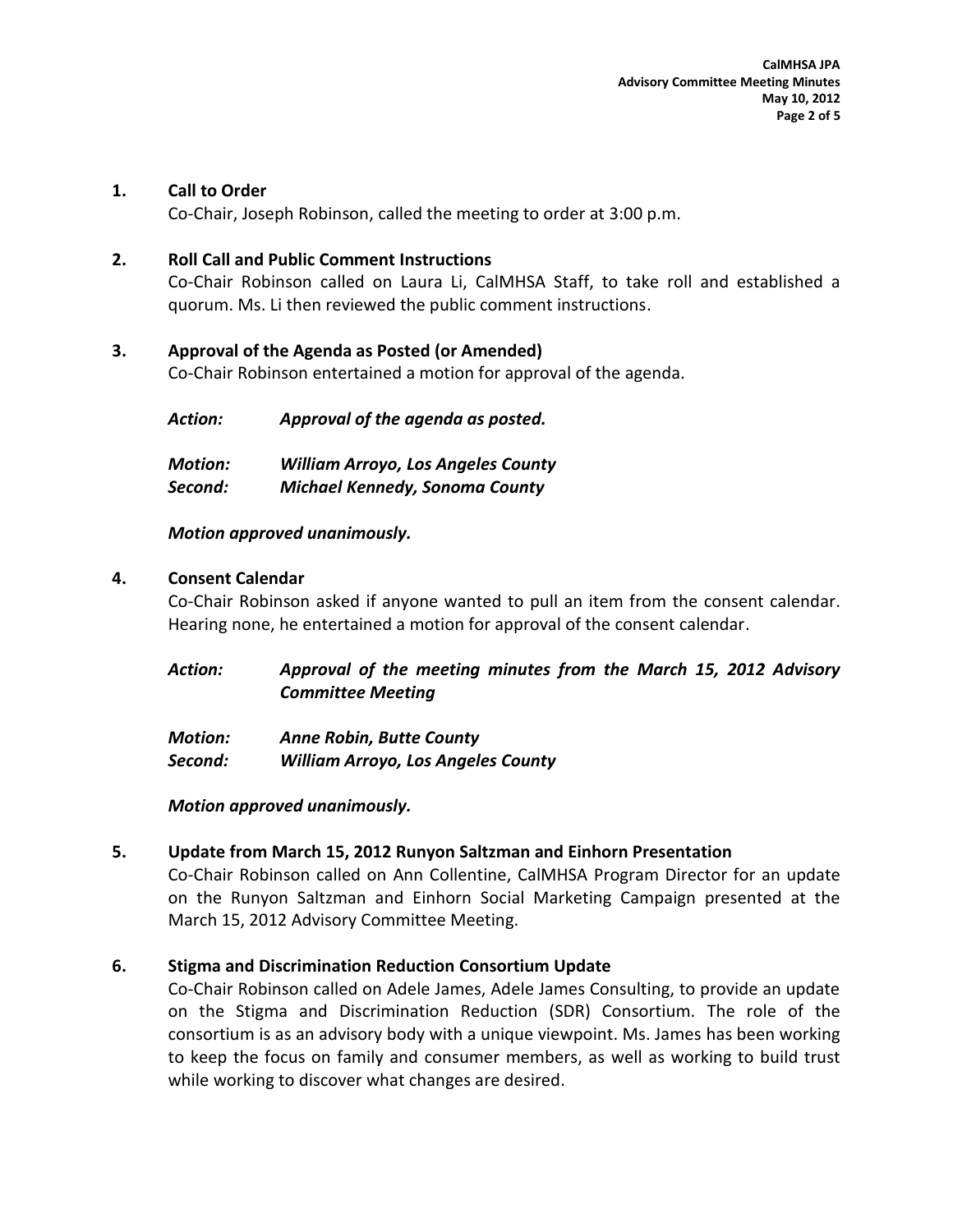*Public comment was heard from the following individual(s): None*

## **7. Suicide Prevention and Stigma and Discrimination Reduction Campaign(s) and Rollout Update**

Co-Chair Robinson called on Stephanie Welch, CalMHSA Program Manager, to provide an update on the Suicide Prevention (SP) and SDR campaign rollouts. Ms. Welch outlined some of things on the horizon now that the key things are in place to allow for deliverables to begin to be carried out in local communities. She gave an overview of ReachOutHere.org, YourVoiceCounts.org, print and radio ads targeting teens and young adults, a PBS documentary, combining speakers' bureaus, and aspects of the campaign focused at parents and caregivers.

William Arroyo suggested sharing the timeline at the next board meeting because of its highly informative nature. Ms. Welch agreed the board would find the information useful and directed staff to include the timeline along with a similar timeline for SP in the June board agenda packet.

Michael Kennedy spoke about projects Sonoma County has been working on and the opportunity to expand, enhance and improve suicide prevention training to law enforcement as a component of current QPR training. Mr. Kennedy expressed concern with having a consistent message and training across jurisdictions. Ms. Collentine noted that she has been informed of QPR being used at recent UC partner meetings. Maureen Bauman agreed that a piece could be offered for consideration. Ann Robin noted that Butte County's training is already accredited so not much modification could be done, but suggested having a toolkit available for follow-up.

Keris Jän Myrick inquired about providing closed captioning for the deaf and hard of hearing in relation to the PBS documentary and any TV PSAs. Ms. Welch replied that closed captioning has not been explored yet but that was a good point. Ms. Jän Myrick also noted that ReachOutHere.org's mobile site is very text heavy and has no images. Ms. Welch replied she would look into whether or not there would be improvements to the mobile site. Ms. Jän Myrick inquired about strategies for outreach to veterans and returning military personnel. Ms. Welch responded they are a key part of the SDR Consortium and will be highlighted in the PBS documentary. Ms. Jän Myrick asked for a more detailed explanation of YourVoiceCounts forum. Ms. Welch replied she would send Ms. Jän Myrick some slides and PowerPoints that provide information on the forum, but also noted an event on June  $5<sup>th</sup>$  in San Bernardino that may be of interest to Ms. Jän Myrick.

Donna Ewing-Marto took a moment to acknowledge the work done on SDR and expressed her excitement to see results.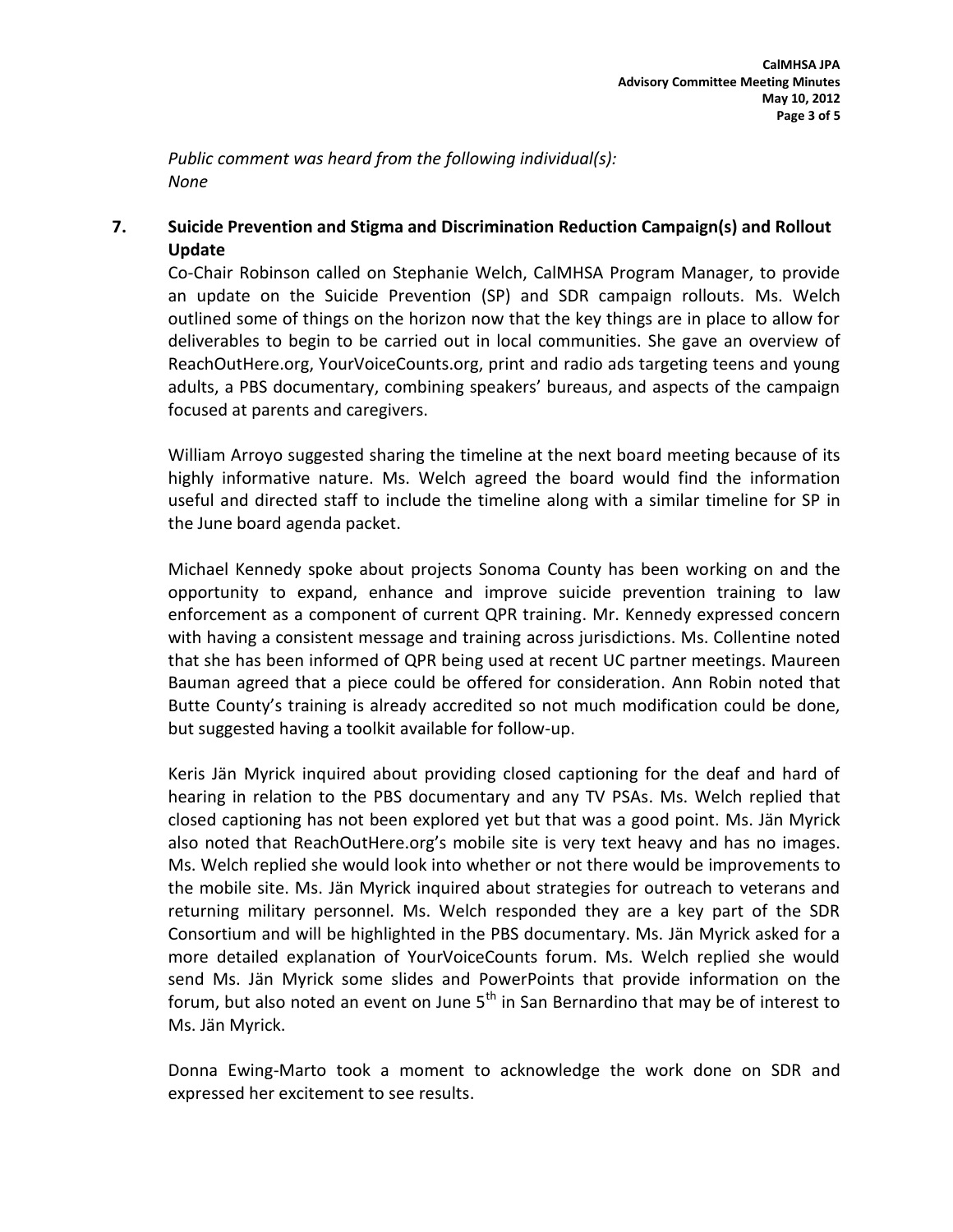Co-Chair Robinson asked Ms. Welch to whom follow-up feedback and questions should be addressed. Ms. Welch directed any future feedback and questions to Laura Li at [calmhsa@georgehills.com.](mailto:calmhsa@georgehills.com)

*Public comment was heard from the following individual(s): None*

## **8. Program Directors Report**

Co-Chair Robinson called on Ms. Collentine to provide an update on the Statewide PEI Projects. Ms. Collentine directed people to [www.calmhsa.org](http://www.calmhsa.org/) and the list of key deliverables and lead contact for each project located under Announcements on the homepage. She took the opportunity to request ongoing feedback on the Website from the committee.

Staff is currently in contract negotiations with Mental Health America of California to implement Mental Health in the Workplace. The project will reach out to worksites throughout the state through partnerships with local communities.

In lieu of having a quarterly roundtable, staff had proposed going to California Local Mental Health (CalMH) Board Quarterly Meetings. Ms. Collentine attended a CalMH meeting in Los Angeles in April and presented the Work Plan to about 30 board members. She will be following up with a presentation at a CalMH meeting in Tehama County. The reception was positive. Subsequent to the CalMH meeting, Ms. Collentine presented at the MHSA Partners Meeting and received feedback from several members who were not happy about the approach. Ms. Collentine has brainstormed having quarterly meetings in the CMHDA regions with a local mental health director and having the meeting co-sponsored by a regional Program Partner. This forum would provide an opportunity to present a local update on the PEI projects as well as collect feedback from local stakeholders and the public.

Ms. Robin noted that in her region, mental health board members are often willing to travel a short distance which would increase participation.

Ms. Ewing-Marto expressed approval of the concept and the desire to encourage participation from more stakeholders.

Ms. Collentine notified the committee of a second amendment to the Work Plan with a draft presented in July followed by a public comment period with a more revised plan in brought to the committee in September, and a final amendment presented to the full board at the October board meeting. The goal would be having executed contracts for